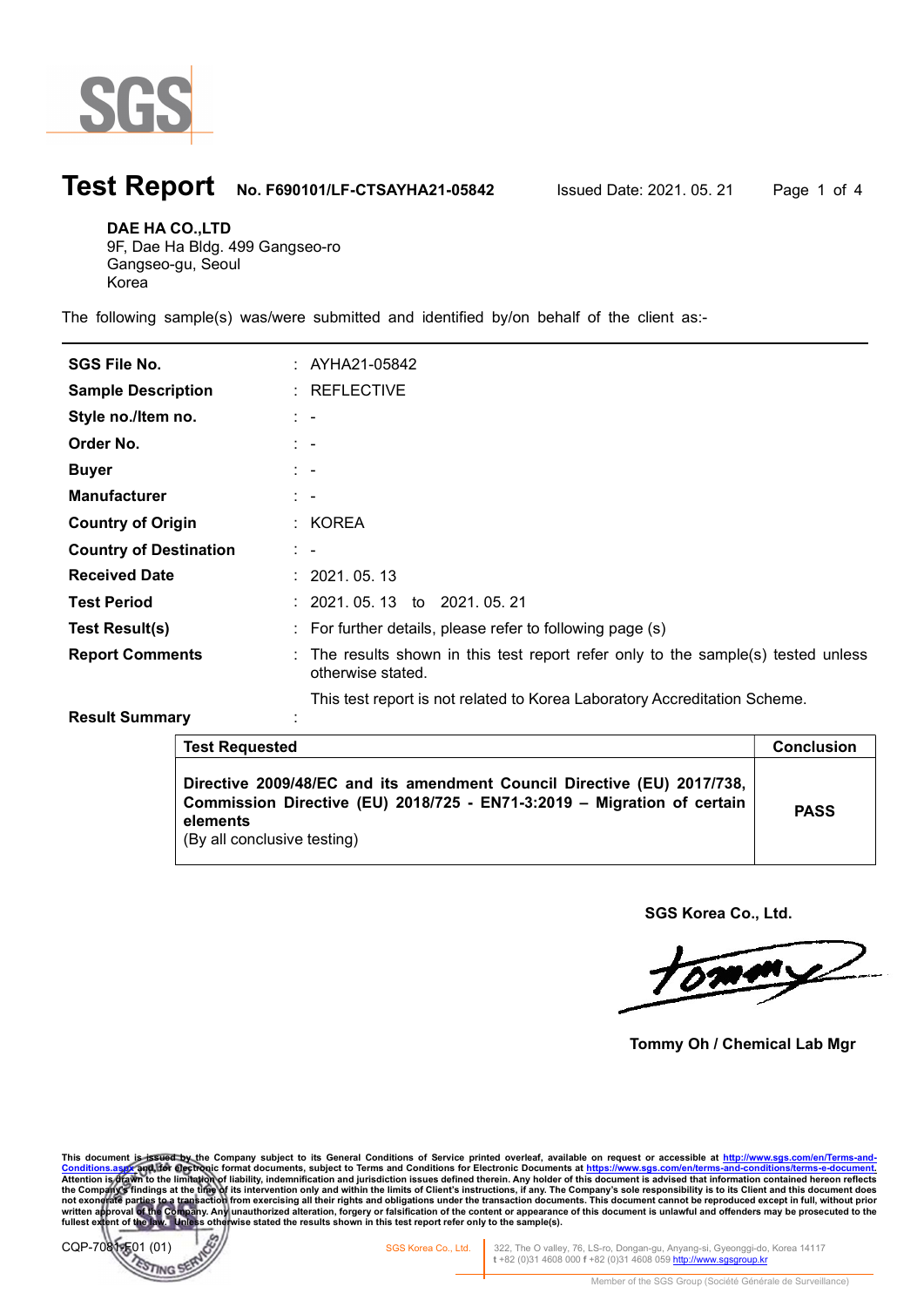

### **Test Report** No. F690101/LF-CTSAYHA21-05842 Issued Date : 2021. 05. 21 Page 2 of 4

### Test Results :

Directive 2009/48/EC and its Amendment Council Directive (EU) 2017/738, Commission Directive (EU) 2018/725 - EN71-3: 2019 – Migration of certain elements

### Category III: Scrapped-off toy material

Method : With reference to EN71-3:2019. Analysis of general elements was performed by ICP-OES and Chromium (III) was obtained by calculation, chromium (VI) was analyzed by IC-UV/VIS. Organic Tin was analyzed by GC-MS.

| <b>Test Item</b>            |            | Result (mg/kg) | Reporting                              | <b>Permissible Limit</b> |
|-----------------------------|------------|----------------|----------------------------------------|--------------------------|
|                             |            | 1              | Limit (mg/kg)<br>(EN71-3:2019) (mg/kg) |                          |
| Mass of trace amount        | (mg)       |                | --                                     |                          |
| Soluble Aluminium           | (Al)       | <b>ND</b>      | 50                                     | 70,000                   |
| Soluble Antimony            | (Sb)       | <b>ND</b>      | 10                                     | 560                      |
| Soluble Arsenic             | (As)       | <b>ND</b>      | 10                                     | 47                       |
| Soluble Barium              | (Ba)       | 138            | 50                                     | 18,750                   |
| Soluble Boron               | (B)        | <b>ND</b>      | 50                                     | 15,000                   |
| Soluble Cadmium             | (Cd)       | <b>ND</b>      | 5                                      | 17                       |
| Soluble Chromium (III)      | (Cr (III)) | <b>ND</b>      | 5                                      | 460                      |
| Soluble Chromium (VI)       | (Cr (VI))  | <b>ND</b>      | 0.01                                   | 0.053                    |
| Soluble Cobalt              | (Co)       | <b>ND</b>      | 10                                     | 130                      |
| Soluble Copper              | (Cu)       | <b>ND</b>      | 50                                     | 7,700                    |
| Soluble Lead                | (Pb)       | <b>ND</b>      | 10                                     | 23                       |
| Soluble Manganese           | (Mn)       | <b>ND</b>      | 50                                     | 15,000                   |
| Soluble Mercury             | (Hg)       | <b>ND</b>      | 10                                     | 94                       |
| Soluble Nickel              | (Ni)       | <b>ND</b>      | 10                                     | 930                      |
| Soluble Selenium            | (Se)       | <b>ND</b>      | 10                                     | 460                      |
| Soluble Strontium           | (Sr)       | <b>ND</b>      | 50                                     | 56,000                   |
| Soluble Tin                 | (Sn)       | <b>ND</b>      | 4.9                                    | 180,000                  |
| Soluble Organic Tin         |            | <b>ND</b>      | $\overline{a}$                         | 12                       |
| Soluble Zinc                | (Zn)       | <b>ND</b>      | 50                                     | 46,000                   |
| <b>Comment / Conclusion</b> |            | <b>PASS</b>    |                                        |                          |

This document is issued by the Company subject to its General Conditions of Service printed overleaf, available on request or accessible at <u>http://www.sgs.com/en/Terms-and-</u><br><u>Conditions.aspx </u>and, for electronic format do Attention is drawn to the limitation of liability, indemnification and jurisdiction issues defined therein. Any holder of this document is advised that information contained hereon reflects<br>the Company's findings at the ti not exonerate parties to a transaction from exercising all their rights and obligations under the transaction documents. This document cannot be reproduced except in full, without prior<br>written approval of the Company. Any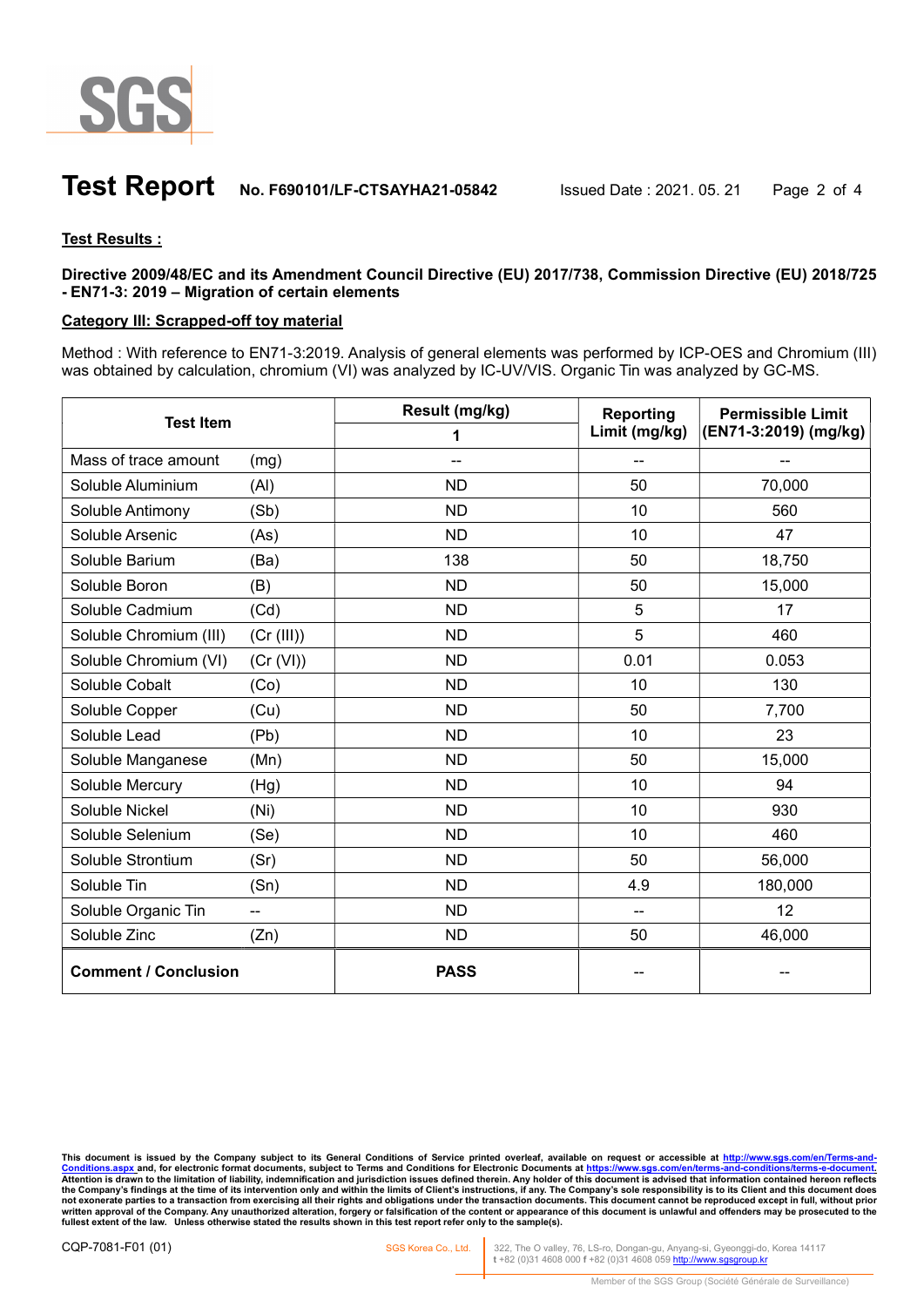

# **Test Report** No. F690101/LF-CTSAYHA21-05842 Issued Date : 2021. 05. 21 Page 3 of 4

|                 |         | Soluble Organic Tin Result(s) (mg/kg) | <b>MDL</b> |
|-----------------|---------|---------------------------------------|------------|
| Test Item(s)    |         | 1                                     | (mg/kg)    |
| Dimethyl tin    | (DMT)   | ND                                    | 0.5        |
| Methyl tin      | (MeT)   | ND.                                   | 0.5        |
| Di-n-propyl tin | (DProT) | <b>ND</b>                             | 0.5        |
| Butyl tin       | (BuT)   | <b>ND</b>                             | 0.5        |
| Dibutyl tin     | (DBT)   | <b>ND</b>                             | 0.5        |
| Tributyl tin    | (TBT)   | <b>ND</b>                             | 0.5        |
| n-Octyl tin     | (MOT)   | <b>ND</b>                             | 0.5        |
| Di-n-octyl tin  | (DOT)   | <b>ND</b>                             | 0.5        |
| Tetrabutyl tin  | (TeBT)  | <b>ND</b>                             | 0.5        |
| Diphenyl tin    | (DPhT)  | ND.                                   | 0.5        |
| Triphenyl tin   | (TPhT)  | ND.                                   | 0.5        |

Sample Description :

1. Silver sheet

Note. 1. mg/kg = milligram per kilogram

- 2. ND = Not Detected (< MDL)
- 3. 1% = 10000 mg/kg = 10000 ppm
- 4. Soluble Chromium (III) = Soluble Total Chromium Soluble Chromium (VI)

This document is issued by the Company subject to its General Conditions of Service printed overleaf, available on request or accessible at <u>http://www.sgs.com/en/Terms-and-</u><br><u>Conditions.aspx.</u>and, for electronic format do not exonerate parties to a transaction from exercising all their rights and obligations under the transaction documents. This document cannot be reproduced except in full, without prior<br>written approval of the Company. Any